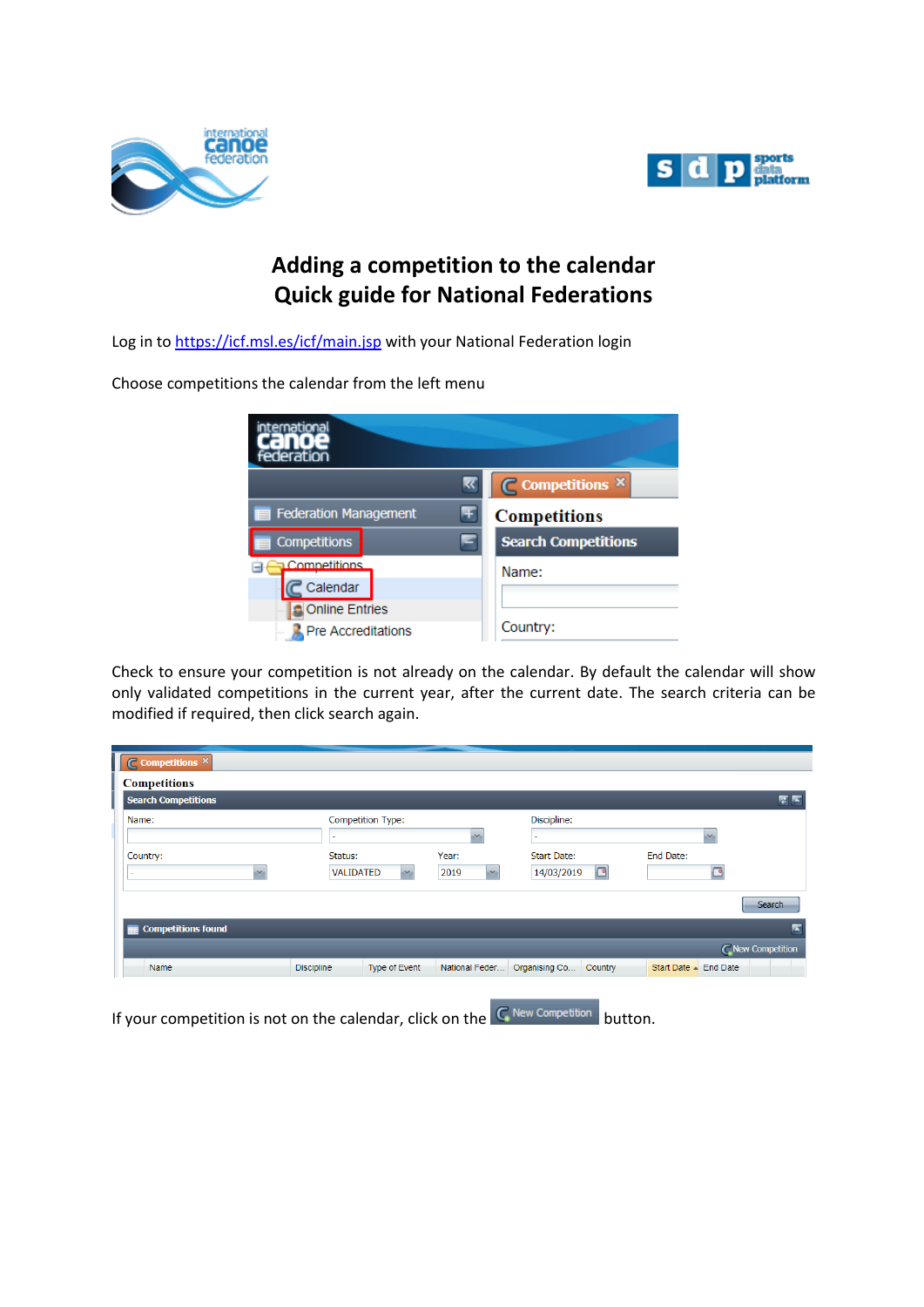| $\overline{\mathsf{C}}$ Competitions $\times$ |                                                         |                               |                                       |                                   |
|-----------------------------------------------|---------------------------------------------------------|-------------------------------|---------------------------------------|-----------------------------------|
| <b>Competitions</b>                           |                                                         |                               |                                       |                                   |
| <b>Search Competitions</b>                    |                                                         |                               |                                       | र ब                               |
| Name:                                         | <b>Competition Type:</b><br>$\overline{\phantom{a}}$    | $\overline{\mathcal{M}}$      | Discipline:<br>$\sim$                 | $\overline{\mathcal{L}}$          |
| Country:<br>$\mathcal{M}$                     | Status:<br><b>VALIDATED</b><br>$\overline{\phantom{a}}$ | Year:<br>2019<br>$\mathbf{v}$ | <b>Start Date:</b><br>14/03/2019<br>P | End Date:<br>್                    |
|                                               |                                                         |                               |                                       | <b>Search</b>                     |
| <b>Competitions found</b>                     |                                                         |                               |                                       |                                   |
|                                               |                                                         |                               |                                       | C New Competition                 |
| Name<br>$\overline{\phantom{a}}$              | <b>Type of Event</b><br><b>Discipline</b>               | National Feder                | Organising Co<br>Country              | Start Date - End Date<br>$\equiv$ |

Please include as much information as possible, paying attention to the following specifications.

| C Competitions &               | <b>C</b> New Competition ×                |                       |    |    |                                |    |
|--------------------------------|-------------------------------------------|-----------------------|----|----|--------------------------------|----|
| <b>Competitions</b>            |                                           |                       |    |    |                                |    |
| Name*:                         |                                           |                       |    |    |                                |    |
| <b>Event Location:</b>         |                                           |                       |    |    | <b>E Age Group</b>             |    |
| Country:                       | $\mathcal{M}$                             | National Federation*: |    | v. | <b>JUNIOR</b>                  |    |
|                                |                                           |                       |    |    | U <sub>21</sub>                |    |
| Type of Event*:                | ,,,,,,,,,,,,,,,,,,,,,,,,,,,,,,,,,,,       | Discipline*:          |    |    | U <sub>23</sub>                |    |
| Status:                        |                                           | <b>ICF Number:</b>    |    |    | <b>SENIOR</b><br><b>MASTER</b> | E. |
| <b>Organising Committees:</b>  |                                           |                       | ×  |    | ∢                              | Þ. |
| <b>Championship data</b>       | Public forms<br>Events<br>Web text        |                       |    |    |                                |    |
| <b>Competition Dates</b>       |                                           |                       |    |    |                                |    |
| <b>Start Date:</b>             | End Date:<br>Year*:                       | <b>Contact Data</b>   |    |    |                                |    |
| $\Box$                         | $\Box$<br>wwwww                           | <b>Contact Name:</b>  |    |    |                                |    |
|                                |                                           | Address:              |    |    |                                |    |
| <b>Entries Dates</b>           |                                           |                       |    |    |                                |    |
| Numerical:                     | End Date:<br><b>Start Date:</b><br>$\Box$ | Phone:<br>$\Box$      |    |    |                                |    |
|                                |                                           | mobile:               |    |    |                                |    |
| Nominal:                       | End Date:<br><b>Start Date:</b><br>同      | Fax:<br>$\Box$        |    |    |                                |    |
|                                |                                           | Email address:        |    |    |                                |    |
| <b>Pre Accreditation Dates</b> |                                           | Event Website:        |    |    |                                |    |
| <b>Start Date:</b>             | End Date:                                 |                       |    |    |                                |    |
| ⊡                              | ⊡                                         |                       |    |    |                                |    |
|                                |                                           |                       |    |    |                                |    |
|                                |                                           |                       |    |    |                                |    |
|                                |                                           |                       | OK |    |                                |    |

#### **Name**

Please ensure this includes the year and discipline.

#### **Event location**

Please keep this as simple as possible, eg the nearest town, avoiding any special characters such as letters with accents or apostrophes. This will form part of the website address for your competition when transferred to the calendar on canoeicf.com

#### **Country and national federation**

These should match your NF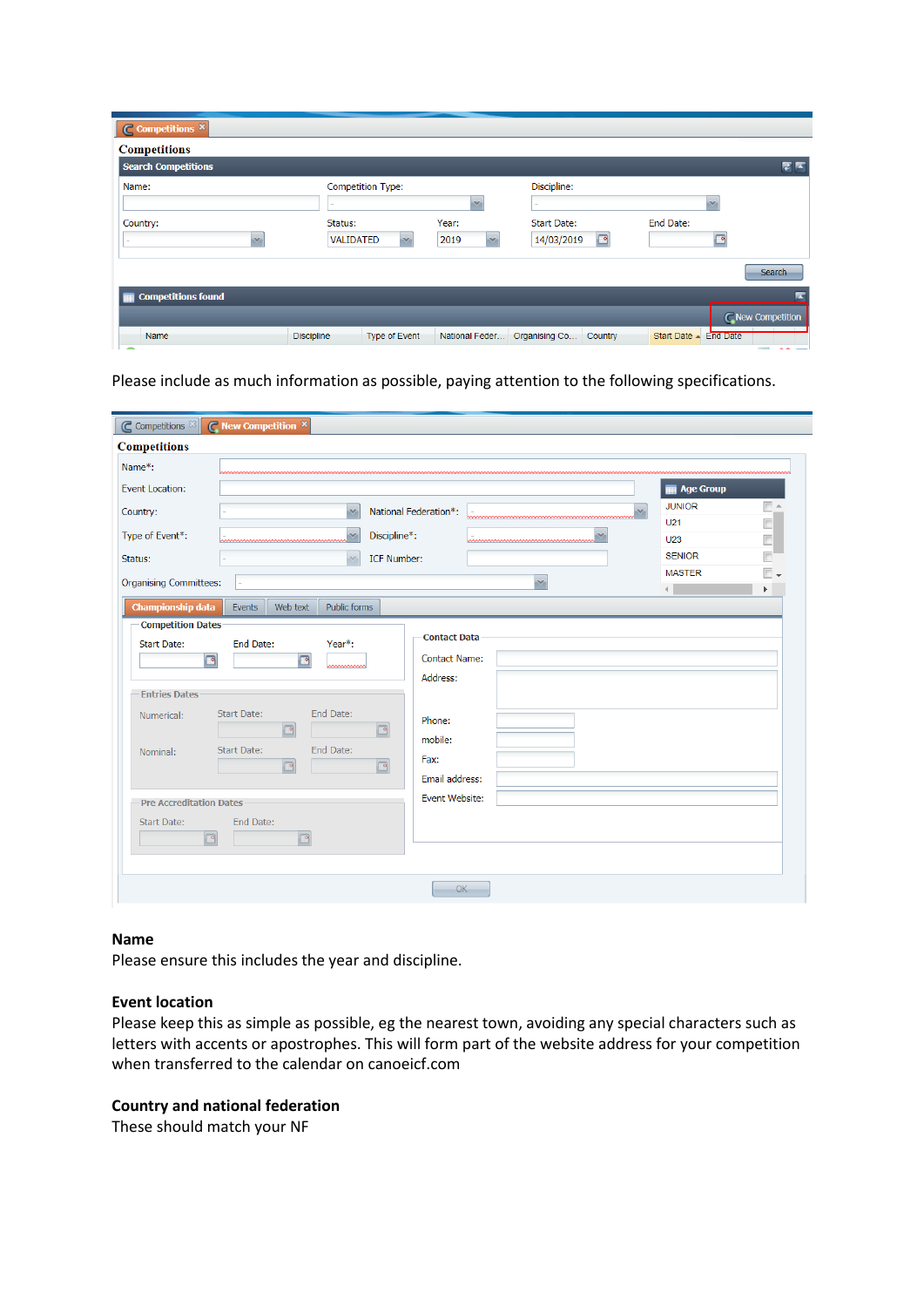## **Type of event**

Most competitions created by NFs will be "basic international event", "continental championships" or "ranking race" if already approved by the relevant ICF committee. "Other" is reserved for competitions such as multi-sport events where canoeing is one discipline, eg Pan American Games. If you are not sure please contact [sdp@canoeicf.com.](mailto:sdp@canoeicf.com)

#### **Discipline**

Only one discipline can be selected per competition. If two disciplines will be held in the same competition, please create separate calendar items.

## **Status, ICF number and Organising Committee**

These will be edited by the ICF. Note: the ICF number is required for results for canoe slalom ranking races. This can be seen by NFs once the competition is validated.

#### **Age group**

Specify the age groups for your competition (these should be only those age groups for which you will host specific events and award medals).

## **Competition dates**

Add the start date, end date and year of the competition.

## **Entries dates**

These should only be added for competitions where entries are collected in SDP (not available for competition types "basic international event" or "other").

**Numerical entries** start and end dates should only be added if numerical entries specifically need to be collected.

**Nominal entries** end date must be added in accordance with the ICF rules.

**Pre Accreditation** dates should only be added for competitions where accreditation passes will be printed through SDP. End date should be the same as the nominal entries.

If you are requesting to collect entries through SDP please contact [sdp@canoeicf.com](mailto:sdp@canoeicf.com) to finalise the competition setup including events, organizing committee access, and accreditation setup.

## **Contact data**

Please fill as much information as possible. This will all be displayed on the event page on the ICF website for this competition.

# **Competition validation process**

Once a competition is created it will have the "**requested**" status, which means that it is awaiting validation by the relevant ICF Chair before appearing on the calendar. The details of the competition, once validated, will not be able to be modified by the NF. Competitions must be submitted prior to the deadline noted in the specific discipline rule book.

If the ICF Chair declines the requested competition, the competition will not be added to the ICF calendar.

The Chair may email the NF or competition organizer directly to request more information before approving a competition. When the Chair validates or rejects a competition, the NF will receive an email with ICF's decision. This will be sent to all email addresses registered to that NF in the email addresses section of the National Federations area.